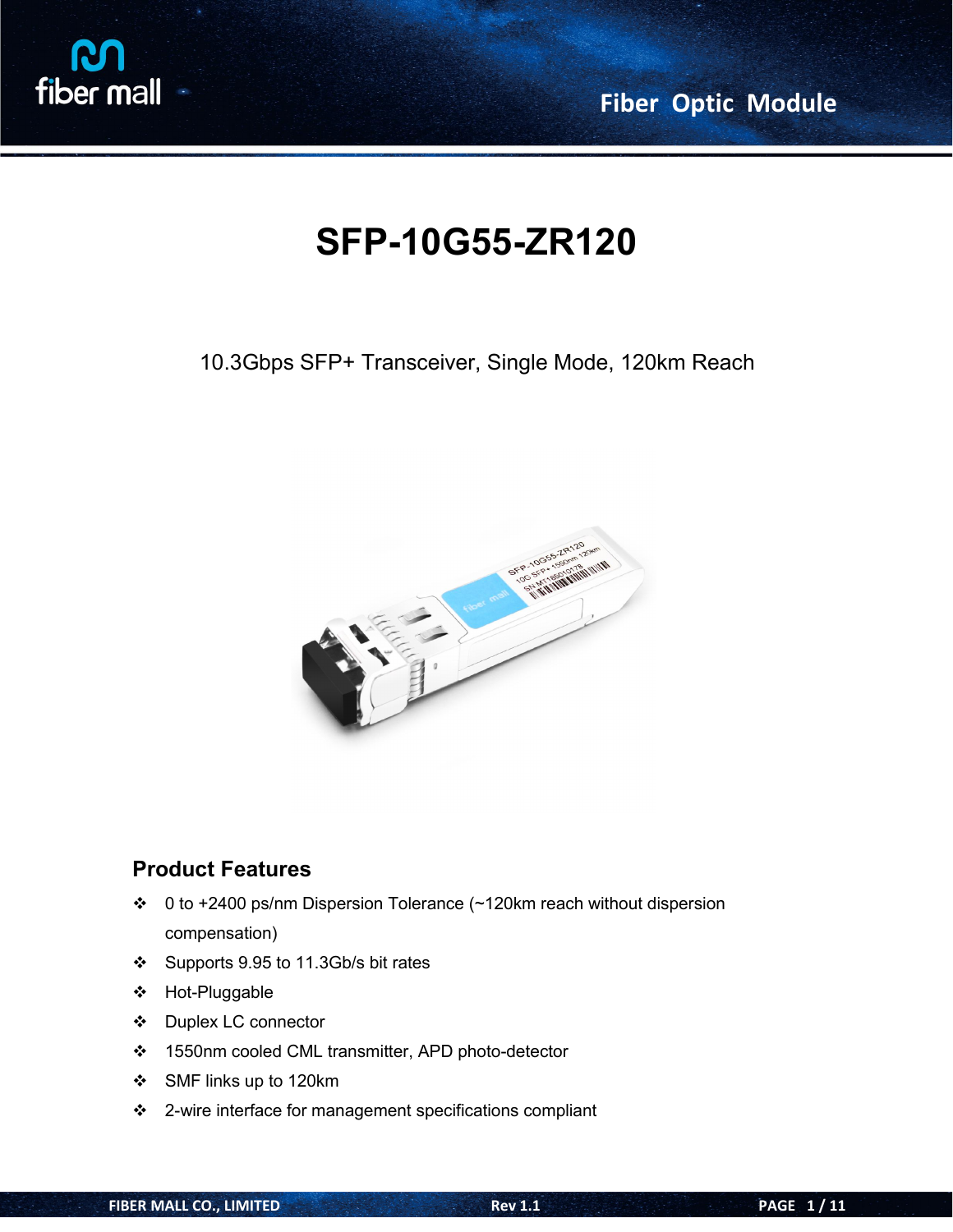# fiber mall

- $\div$  with SFF 8472 digital diagnostic monitoring interface
- Power supply: +3.3V
- Power consumption: <1.8W
- $\div$  Temperature range:  $0 \sim 70^{\circ}$ C
- RoHS compliant

#### **Applications**

- ❖ 10GBASE-ZR/ZW Ethernet
- SONET OC-192 / SDH
- ❖ 10G Fibre channel

#### **Description**

The SFP+ transceiver is a very compact 10Gb/s optical transceiver module for serial optical communication applications at 10Gb/s. It converts a 10Gb/s serial electrical data stream to 10Gb/s optical output signal and a 10Gb/s optical input signal to 10Gb/s serial electrical data streams. The high speed 10Gb/s electrical interface is fully compliant with SFI specification.

The high performance 1550nm cooled CML transmitter and high sensitivity APD receiver provide superior performance for Ethernet applications at up to 120km links.

The SFP+ Module is compliant with SFF-8431, SFF-8432 and IEEE 802.3ae 10GBASE- ZR. Digital diagnostics functions are available via a 2-wire serial interface, as specified in SFF-8472.

The fully SFP compliant form factor provides hot pluggability, easy optical port upgrades and low EMI emission.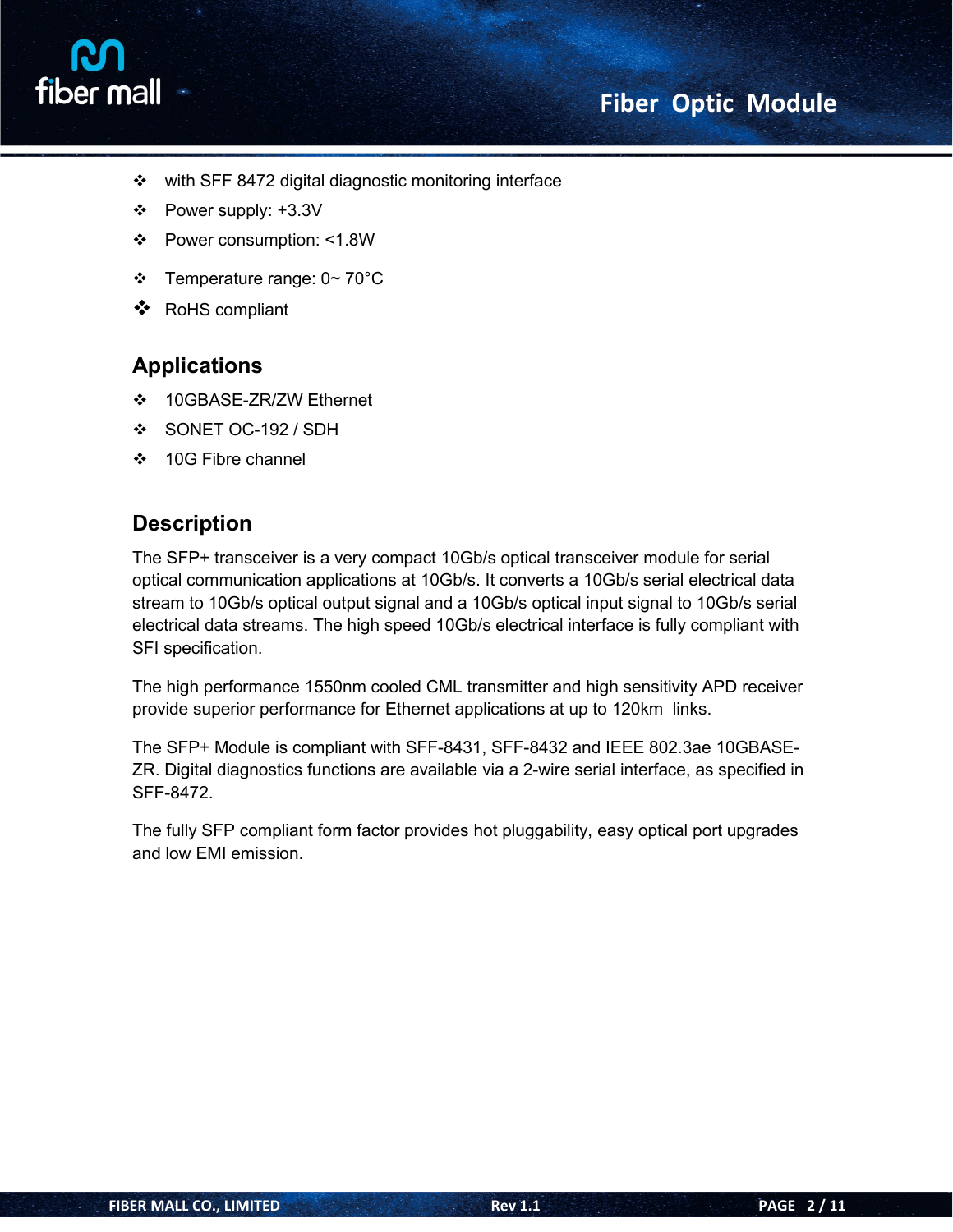

## **Absolute Maximum Ratings**

| <b>Parameter</b>                  | <b>Symbol</b> | <b>Min</b> | <b>Typical</b> | <b>Max</b> | <b>Unit</b> |
|-----------------------------------|---------------|------------|----------------|------------|-------------|
| Storage Temperature               | <b>TS</b>     | $-40$      |                | $+85$      | °C          |
| <b>Case Operating Temperature</b> | <b>TA</b>     |            |                | 70         | °C          |
| Maximum Supply Voltage            | Vcc           | $-0.5$     |                | 4          |             |
| <b>Relative Humidity</b>          | <b>RH</b>     | 0          |                | 85         | $\%$        |

#### **Electrical Characteristics (TOP = 0 to 70 °C, VCC = 3.135 to 3.465 Volts)**

| <b>Parameter</b>                                         | <b>Symbol</b> | <b>Min</b>         | <b>Typical</b> | <b>Max</b>     | Unit   | <b>Note</b>    |
|----------------------------------------------------------|---------------|--------------------|----------------|----------------|--------|----------------|
| <b>Supply Voltage</b>                                    | <b>Vcc</b>    | 3.135              |                | 3.465          | V      |                |
| <b>Supply Current</b>                                    | Icc           |                    |                | 500            | mA     |                |
| Power Consumption                                        | $\mathsf P$   |                    |                | 1.8            | W      |                |
|                                                          |               | <b>Transmitter</b> |                |                |        |                |
| Input differential impedance                             | <b>Rin</b>    |                    | 100            |                | Ω      | 1              |
| Tx Input Single Ended DC Voltage<br>Tolerance (Ref VeeT) | $\vee$        | $-0.3$             |                | 4              | V      |                |
| Differential input voltage swing                         | Vin,pp        | 180                |                | 700            | mV     | 2              |
| Transmit Disable Voltage                                 | $V_D$         | $\overline{2}$     |                | <b>Vcc</b>     | $\vee$ | 3              |
| Transmit Enable Voltage                                  | $V_{EN}$      | Vee                |                | $Vee+0.8$      | V      |                |
|                                                          |               | <b>Receiver</b>    |                |                |        |                |
| Single Ended Output Voltage<br>Tolerance                 | V             | $-0.3$             |                | 4              | $\vee$ |                |
| Rx Output Diff Voltage                                   | Vo            | 300                |                | 850            | mV     |                |
| Rx Output Rise and Fall Time                             | Tr/Tf         | 30                 |                |                | ps     | $\overline{4}$ |
| <b>LOS Fault</b>                                         | VLOS fault    | $\overline{2}$     |                | <b>VccHOST</b> | V      | 5              |
| <b>LOS Normal</b>                                        | VLOS norm     | Vee                |                | $Vee+0.8$      | $\vee$ | 5              |

#### **Note:**

1. Connected directly to TX data input pins. AC coupling from pins into laser driver IC.

2. Per SFF-8431 Rev 3.0

3. Into 100 ohms differential termination.

4. 20%~80%

5. LOS is an open collector output. It should be pulled up with  $4.7k - 10kΩ$  on the host board. Normal operation is logic 0; loss of signal is logic 1. Maximum pull-up voltage is 5.5V.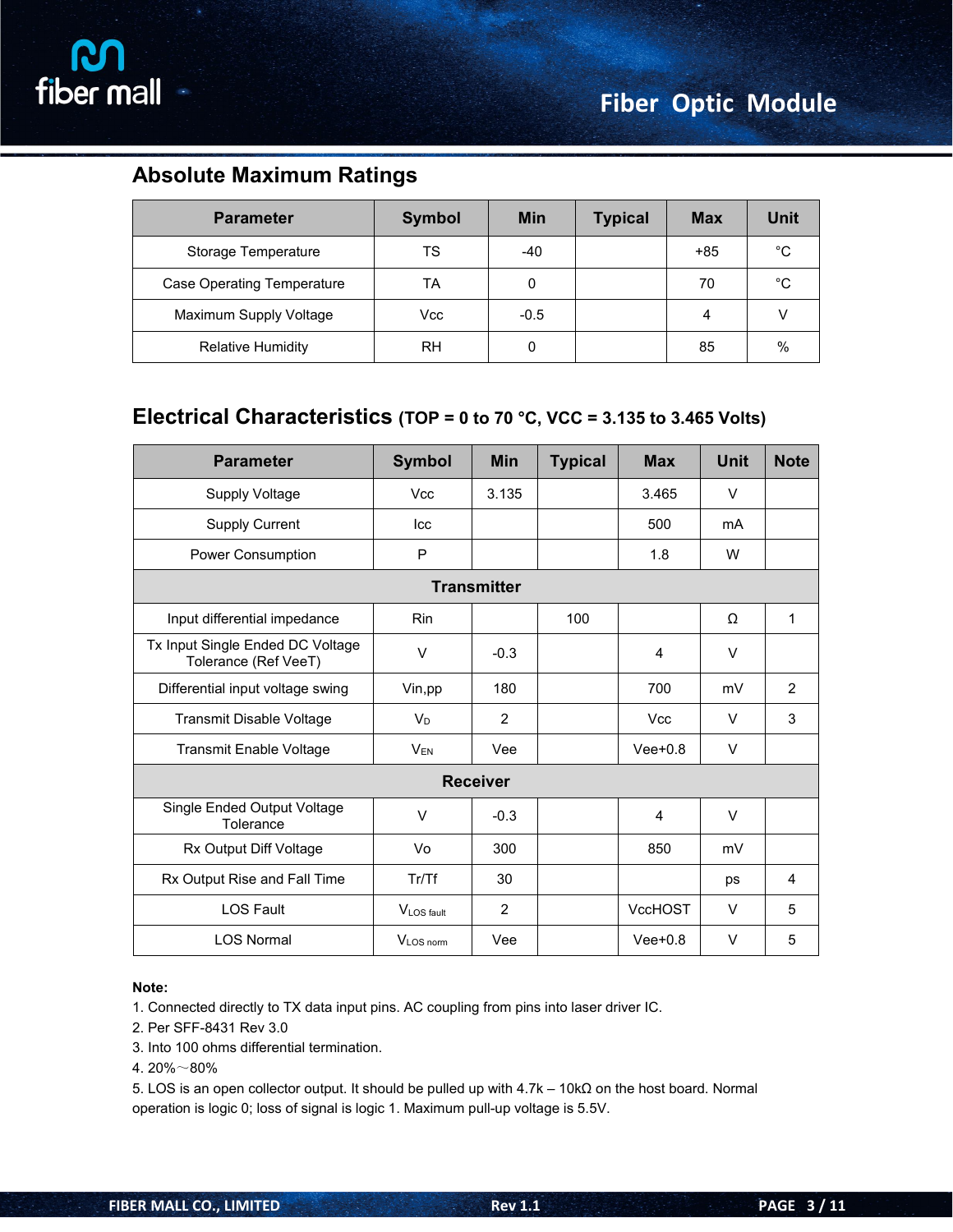| <b>Parameter</b>                      | <b>Symbol</b>       | Min    | <b>Typical</b> | <b>Max</b>     | <b>Unit</b> | <b>Note</b>    |  |  |
|---------------------------------------|---------------------|--------|----------------|----------------|-------------|----------------|--|--|
| <b>Transmitter</b>                    |                     |        |                |                |             |                |  |  |
| Center Wavelength                     | $\lambda t$         | 1530   | 1550           | 1565           | nm          |                |  |  |
| spectral width                        | $\triangle \lambda$ |        |                | 0.3            | nm          |                |  |  |
| Average Optical Power                 | Pavg                | $+1$   |                | $+5$           | dBm         | $\mathbf{1}$   |  |  |
| Optical Power OMA                     | Poma                | $-2.1$ |                |                | dBm         |                |  |  |
| Laser Off Power                       | Poff                |        |                | $-30$          | dBm         |                |  |  |
| <b>Extinction Ratio</b>               | ER                  | 8.2    |                |                | dB          |                |  |  |
| <b>Transmitter Dispersion Penalty</b> | <b>TDP</b>          |        |                | 3.0            | dB          | $\overline{2}$ |  |  |
| <b>Relative Intensity Noise</b>       | $R_{in}$            |        |                | $-128$         | dB/Hz       | 3              |  |  |
| <b>Optical Return Loss Tolerance</b>  |                     | 21     |                |                | dB          |                |  |  |
| <b>Receiver</b>                       |                     |        |                |                |             |                |  |  |
| Center Wavelength                     | λr                  | 1260   |                | 1600           | nm          |                |  |  |
| <b>Receiver Sensitivity</b>           | Sen                 |        |                | $-25$          | dBm         | $\overline{4}$ |  |  |
| Los Assert                            | <b>LOSA</b>         | $-35$  |                | $\overline{a}$ | dBm         |                |  |  |
| Los Dessert                           | LOS <sub>D</sub>    |        |                | $-26$          | dBm         |                |  |  |
| Los Hysteresis                        | LOS <sub>H</sub>    | 0.5    |                |                | dB          |                |  |  |
| Overload                              | Sat                 | $-7$   |                |                | dBm         | 5              |  |  |
| <b>Receiver Reflectance</b>           | <b>Rrx</b>          |        |                | $-26$          | dB          |                |  |  |

#### **Optical Parameters (TOP = 0 to 70°C, VCC = 3.135 to 3.465 Volts)**

#### **Note:**

1. Average power figures are informative only, per IEEE802.3ae.

2. TWDP figure requires the host board to be SFF-8431compliant. TWDP is calculated using the Matlab code provided in clause 68.6.6.2 of IEEE802.3ae.

3. 12dB reflection.

4. Conditions of stressed receiver tests per IEEE802.3ae. CSRS testing requires the host board to be SFF- 8431 compliant.

5. Receiver overload specified in OMA and under the worst comprehensive stressed condition.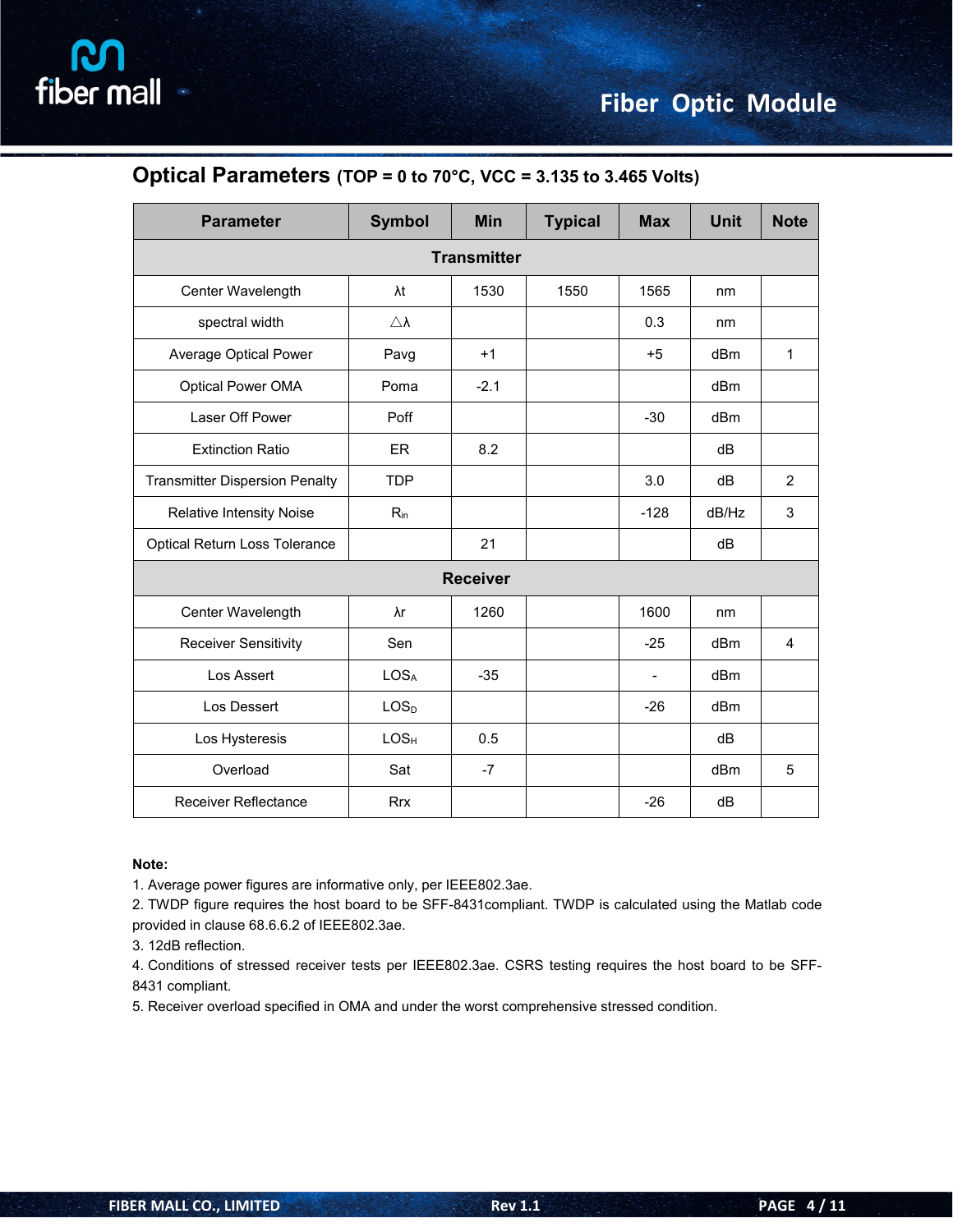

### **Timing Characteristics**

| <b>Parameter</b>                                | <b>Symbol</b>       | <b>Min</b> | <b>Typical</b> | <b>Max</b> | Unit       |
|-------------------------------------------------|---------------------|------------|----------------|------------|------------|
| <b>TX</b> Disable Assert Time                   | $t$ <sub>O</sub> ff |            |                | 10         | us.        |
| TX Disable Negate Time                          | t on                |            |                | 1          | ms         |
| Time to Initialize Include Reset of<br>TX FAULT | $t$ _int            |            |                | 300        | ms         |
| TX FAULT from Fault to Assertion                | t fault             |            |                | 100        | us.        |
| TX Disable Time to Start Reset                  | t reset             | 10         |                |            | us         |
| Receiver Loss of Signal Assert Time             | TA, RX LOS          |            |                | 100        | us.        |
| Receiver Loss of Signal Deassert Time           | Td, RX LOS          |            |                | 100        | us         |
| Rate-Select Chage Time                          | t ratesel           |            |                | 10         | us         |
| Serial ID Clock Time                            | t serial-clock      |            |                | 100        | <b>kHz</b> |

## **Pin Descriptions**

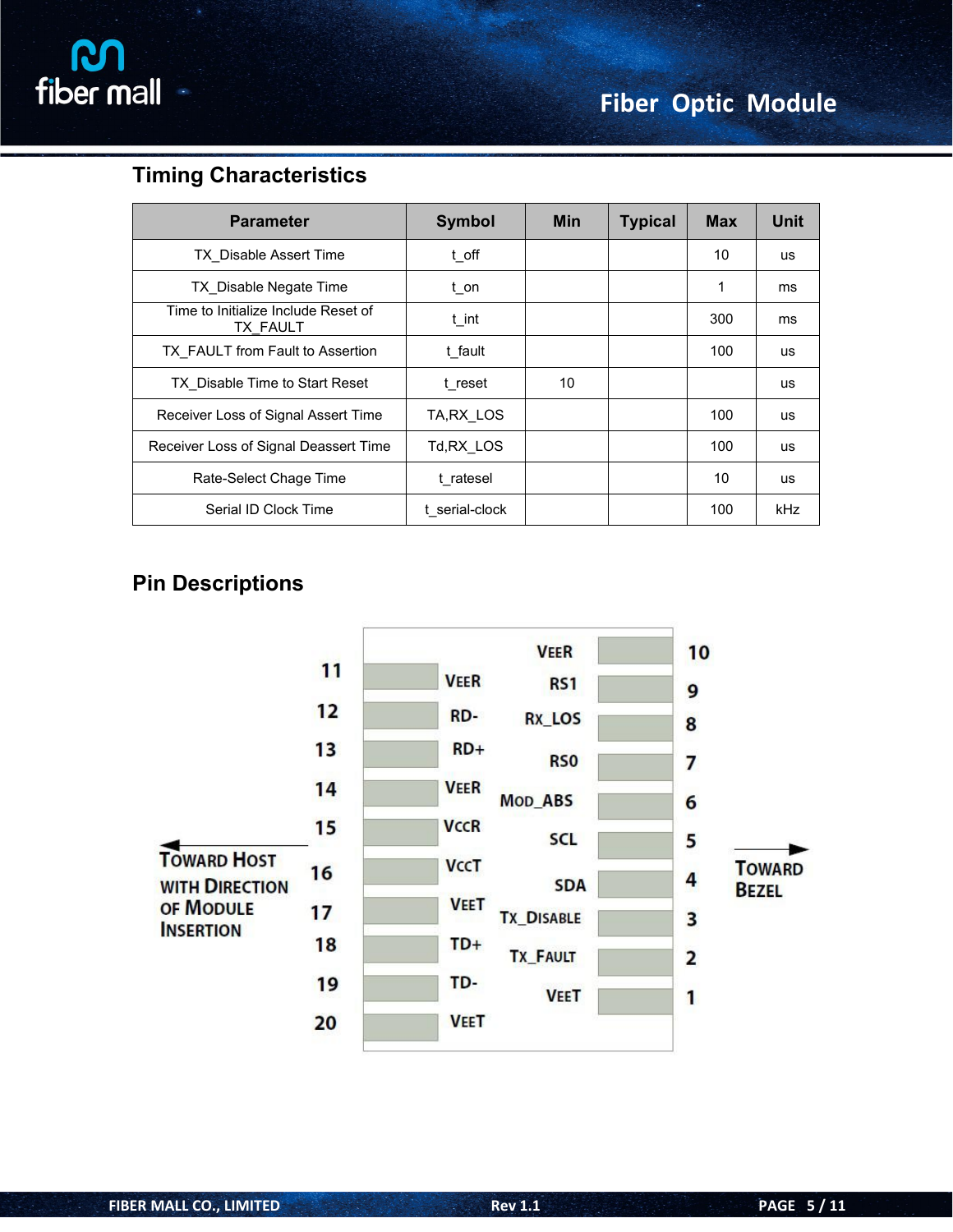| <b>PIN</b>     | <b>Name</b>       | <b>Function</b>                                                                                                                       | <b>Notes</b>   |
|----------------|-------------------|---------------------------------------------------------------------------------------------------------------------------------------|----------------|
| $\mathbf{1}$   | VeeT              | Module transmitter ground                                                                                                             | $\mathbf{1}$   |
| $\overline{2}$ | <b>Tx Fault</b>   | Module transmitter fault                                                                                                              | $\overline{2}$ |
| $\mathbf{3}$   | <b>Tx Disable</b> | Transmitter Disable; Turns off transmitter laser output                                                                               | $\mathfrak{S}$ |
| $\overline{4}$ | <b>SDL</b>        | 2 wire serial interface data input/output (SDA)                                                                                       |                |
| 5              | <b>SCL</b>        | 2 wire serial interface clock input (SCL)                                                                                             |                |
| 6              | MOD-ABS           | Module Absent, connect to VeeR or VeeT in the module                                                                                  | $\overline{2}$ |
| $\overline{7}$ | R <sub>S0</sub>   | Rate select0, optionally control SFP+ receiver. When high,<br>input data rate >4.5Gb/ s; when low, input data rate<br>$\leq$ =4.5Gb/s |                |
| 8              | <b>LOS</b>        | Receiver Loss of Signal Indication                                                                                                    | 4              |
| 9              | RS <sub>1</sub>   | Rate select0, optionally control SFP+ transmitter. When high,<br>input data rate >4.5Gb/s; when low, input data rate <=4.5Gb/s        |                |
| 10             | VeeR              | Module receiver ground                                                                                                                | 1              |
| 11             | VeeR              | Module receiver ground                                                                                                                | $\mathbf{1}$   |
| 12             | RD-               | Receiver inverted data out put                                                                                                        |                |
| 13             | RD+               | Receiver non-inverted data out put                                                                                                    |                |
| 14             | VeeR              | Module receiver ground                                                                                                                | $\mathbf{1}$   |
| 15             | <b>VccR</b>       | Module receiver 3.3V supply                                                                                                           |                |
| 16             | VccT              | Module transmitter 3.3V supply                                                                                                        |                |
| 17             | VeeT              | Module transmitter ground                                                                                                             | $\mathbf{1}$   |
| 18             | TD+               | Transmitter inverted data out put                                                                                                     |                |
| 19             | TD-               | Transmitter non-inverted data out put                                                                                                 |                |
| 20             | VeeT              | Module transmitter ground                                                                                                             | $\mathbf{1}$   |

#### **Note:**

1. The module ground pins shall be isolated from the module case.

2. This pin is an open collector/drain output pin and shall be pulled up with 4.7K-10Kohms to Host\_Vcc on the host board.

3. This pin shall be pulled up with 4.7K-10Kohms to VccT in the module.

4. This pin is an open collector/drain output pin and shall be pulled up with 4.7K-10Kohms to Host\_Vcc on the host board.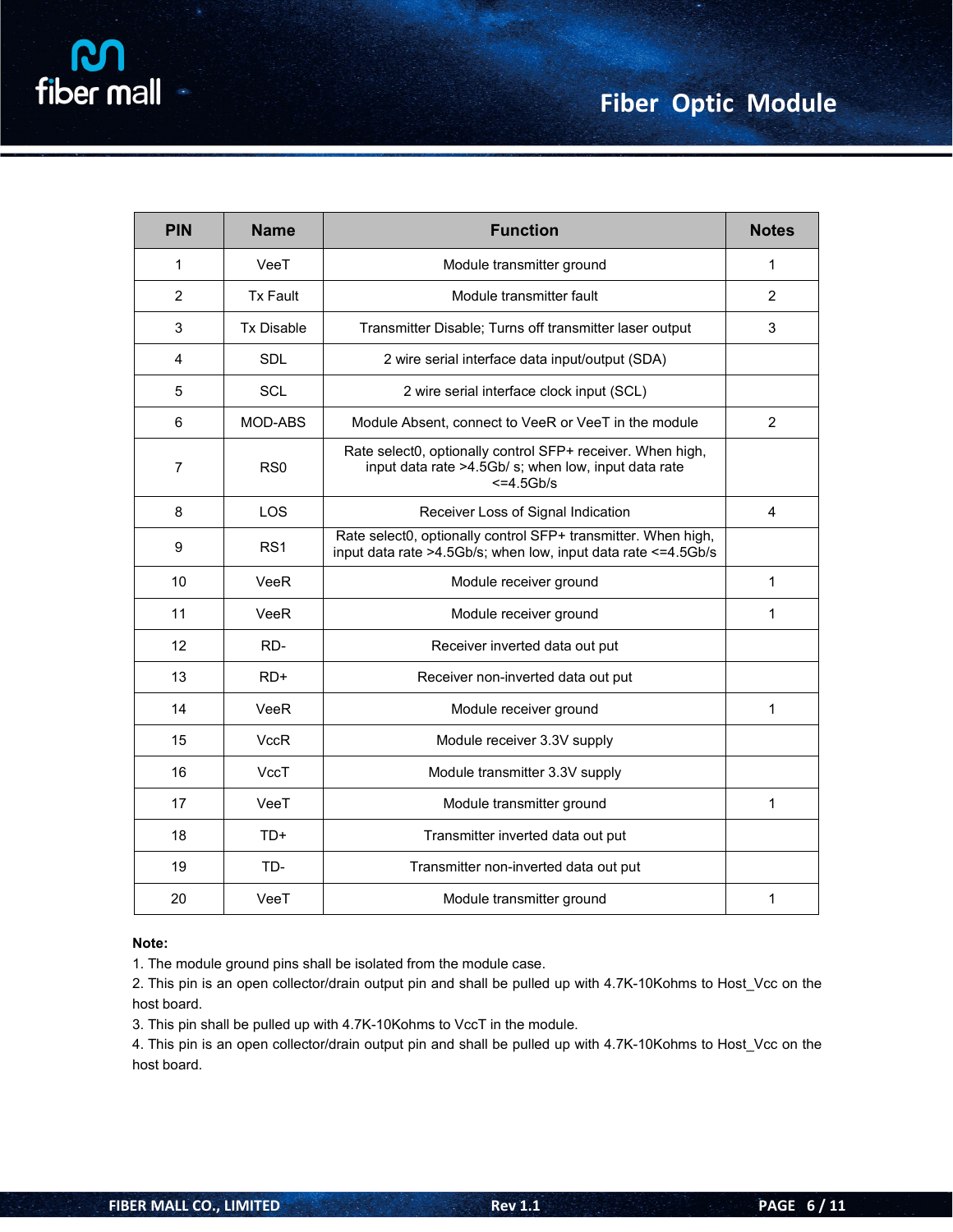#### **EEPROM Information and Management**

The SFP modules implement the 2-wire serial communication protocol as defined in the SFP -8472. The serial ID information of the SFP modules and Digital Diagnostic Monitor parameters can be accessed through the I<sup>2</sup>C interface at address A0h and A2h. The memory is mapped in Table 1. Detailed ID information (A0h) is listed in Table 2. And the DDM specification at address A2h. For more details of the memory map and byte definitions, please refer to the SFF-8472, "Digital Diagnostic Monitoring Interface for Optical Transceivers". The DDM parameters have been internally calibrated.

#### **Table 1.** Digital Diagnostic Memory Map

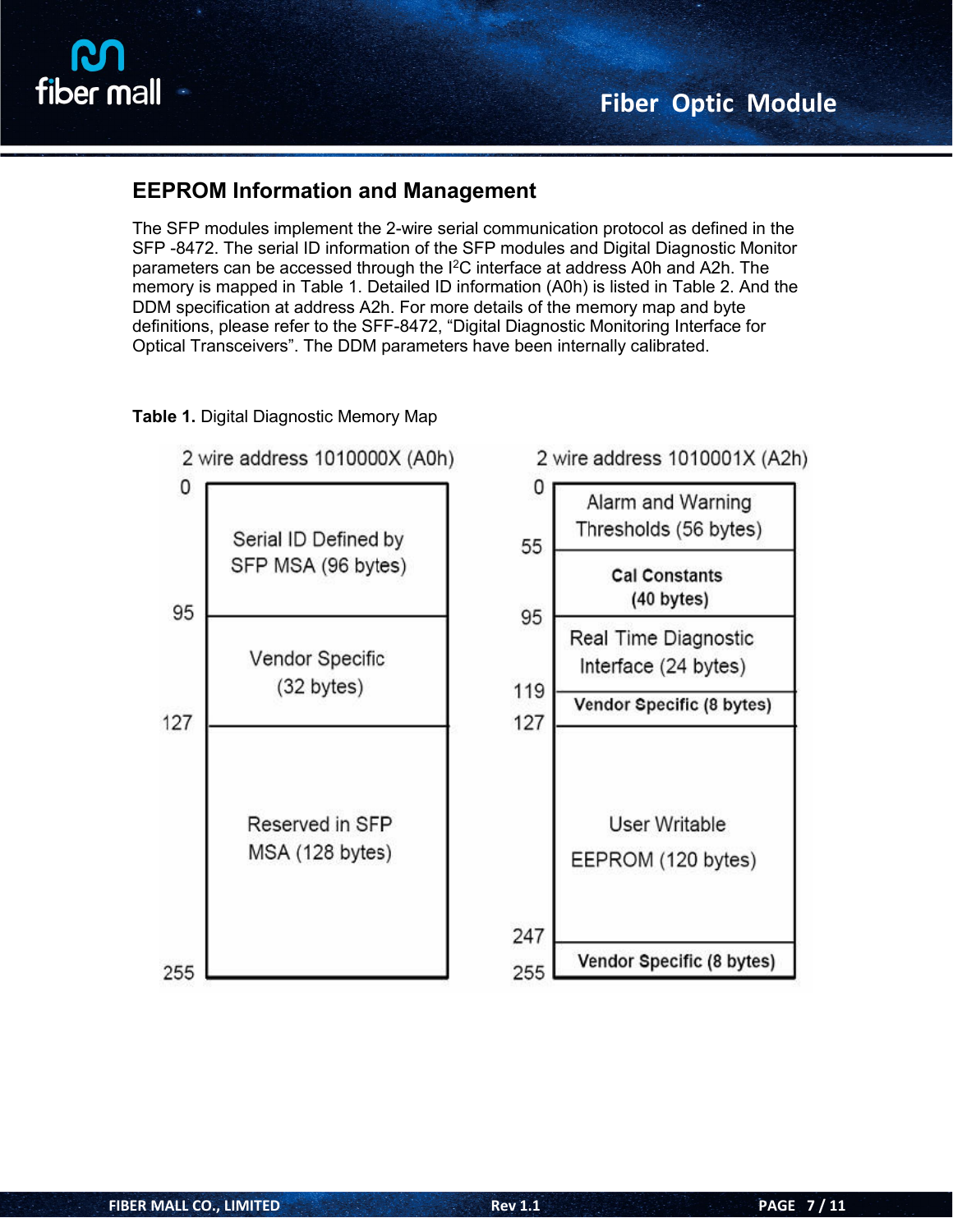| <b>Data</b><br><b>Address</b> | Length<br>(Byte) | <b>Name of</b><br>Length | <b>Description and Contents</b>                                                                          |  |  |  |
|-------------------------------|------------------|--------------------------|----------------------------------------------------------------------------------------------------------|--|--|--|
| <b>Base ID Fields</b>         |                  |                          |                                                                                                          |  |  |  |
| $\mathbf 0$                   | $\mathbf{1}$     | <b>Identifier</b>        | Type of Serial transceiver (03h=SFP)                                                                     |  |  |  |
| 1                             | $\mathbf{1}$     | Reserved                 | Extended identifier of type serial transceiver (04h)                                                     |  |  |  |
| 2                             | $\mathbf 1$      | Connector                | Code of optical connector type (07=LC)                                                                   |  |  |  |
| $3 - 10$                      | 8                | Transceiver              | 10G Base-ZR                                                                                              |  |  |  |
| 11                            | 1                | Encoding                 | 64B/66B                                                                                                  |  |  |  |
| 12                            | 1                | BR, Nominal              | Nominal baud rate, unit of 100Mbps                                                                       |  |  |  |
| $13 - 14$                     | $\overline{2}$   | Reserved                 | (0000h)                                                                                                  |  |  |  |
| 15                            | 1                | Length(9um)              | Link length supported for 9/125um fiber, units of 100m                                                   |  |  |  |
| 16                            | 1                | Length(50um)             | Link length supported for 50/125um fiber, units of 10m                                                   |  |  |  |
| 17                            | $\mathbf{1}$     | Length(62.5um)           | Link length supported for 62.5/125um fiber, units of 10m                                                 |  |  |  |
| 18                            | $\mathbf{1}$     | Length(Copper)           | Link length supported for copper, units of meters                                                        |  |  |  |
| 19                            | $\mathbf{1}$     | Reserved                 |                                                                                                          |  |  |  |
| 20-35                         | 16               | Vendor Name              | SFP vendor name                                                                                          |  |  |  |
| 36                            | $\mathbf{1}$     | Reserved                 |                                                                                                          |  |  |  |
| 37-39                         | 3                | Vendor OUI               | SFP transceiver vendor OUI ID                                                                            |  |  |  |
| 40-55                         | 16               | Vendor PN                | Part Number: "SFP-10G55-ZR120" (ASCII)                                                                   |  |  |  |
| 56-59                         | 4                | Vendor rev               | Revision level for part number                                                                           |  |  |  |
| 60-62                         | 3                | Reserved                 |                                                                                                          |  |  |  |
| 63                            | 1                | CCID                     | Least significant byte of sum of data in address 0-62                                                    |  |  |  |
|                               |                  |                          | <b>Extended ID Fields</b>                                                                                |  |  |  |
| 64-65                         | $\overline{c}$   | Option                   | Indicates which optical SFP signals are implemented<br>(001Ah = LOS, TX_FAULT, TX_DISABLE all supported) |  |  |  |
| 66                            | $\mathbf{1}$     | BR, max                  | Upper bit rate margin, units of %                                                                        |  |  |  |
| 67                            | $\mathbf{1}$     | BR, min                  | Lower bit rate margin, units of %                                                                        |  |  |  |
| 68-83                         | 16               | Vendor SN                | Serial number (ASCII)                                                                                    |  |  |  |
| 84-91                         | 8                | Date code                | Manufacturing date code                                                                                  |  |  |  |
| 92-94                         | 3                | Reserved                 |                                                                                                          |  |  |  |
| 95                            | 1                | <b>CCEX</b>              | Check code for the extended ID Fields<br>(addresses 64 to 94)                                            |  |  |  |
|                               |                  |                          | <b>Vendor Specific ID Fields</b>                                                                         |  |  |  |
| 96-127                        | 32               | Readable                 | specific date, read only                                                                                 |  |  |  |
| 128-255                       | 128              | Reserved                 | Reserved for SFF-8079                                                                                    |  |  |  |
|                               |                  |                          |                                                                                                          |  |  |  |

#### **Table 2** - EEPROM Serial ID Memory Contents (**A0h**)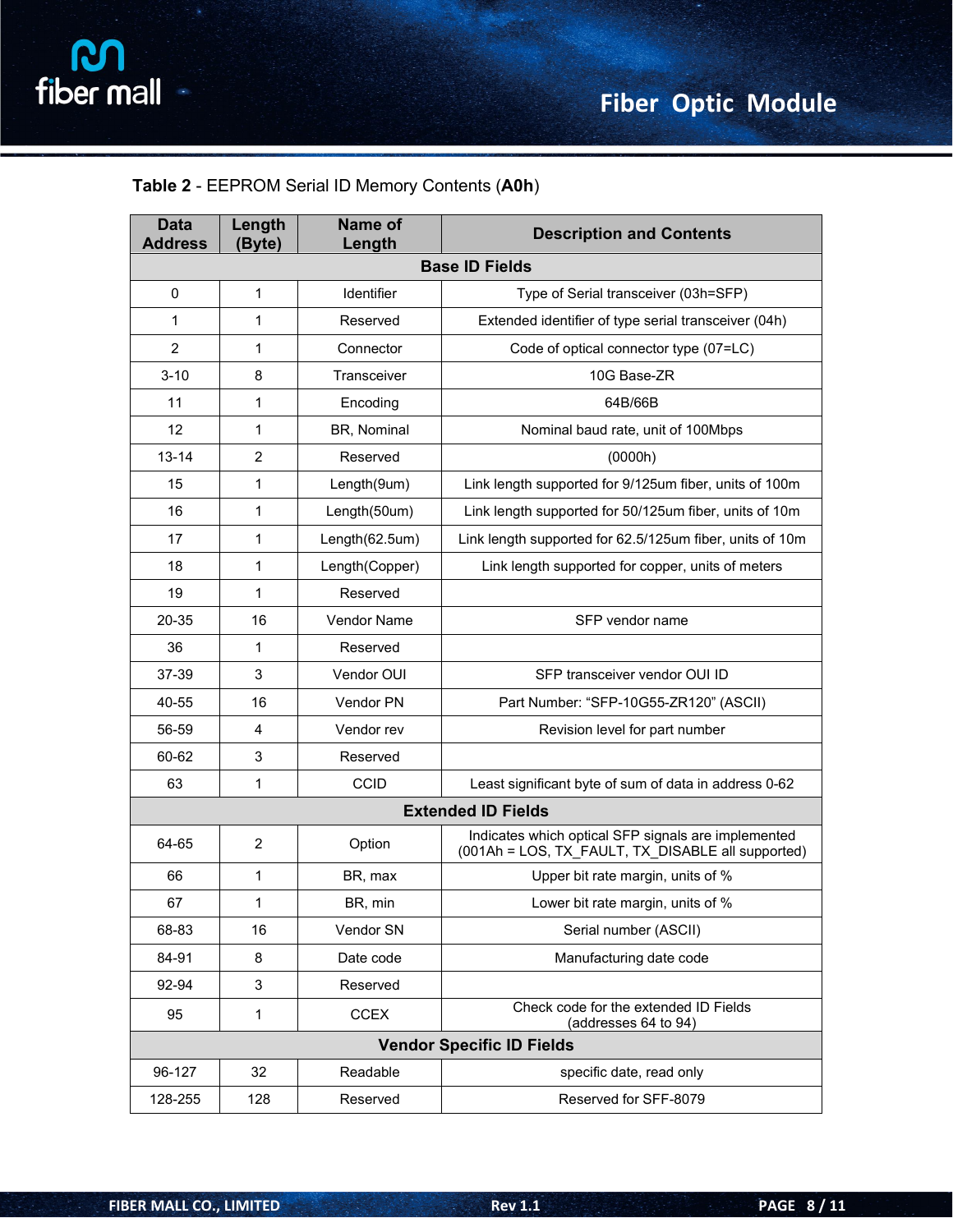

## **Digital Diagnostic Monitor Characteristics**

| <b>Data Address</b> | <b>Parameter</b>                        | <b>Accuracy</b> | <b>Unit</b> |
|---------------------|-----------------------------------------|-----------------|-------------|
| 96-97               | <b>Transceiver Internal Temperature</b> | ±3.0            | °C          |
| 98-99               | VCC3 Internal Supply Voltage            | ±3.0            | %           |
| 100-101             | Laser Bias Current                      | ±10             | %           |
| 102-103             | Tx Output Power                         | ±3.0            | dB          |
| 104-105             | Rx Input Power                          | ±3.0            | dB          |

## **Recommended Circuit**

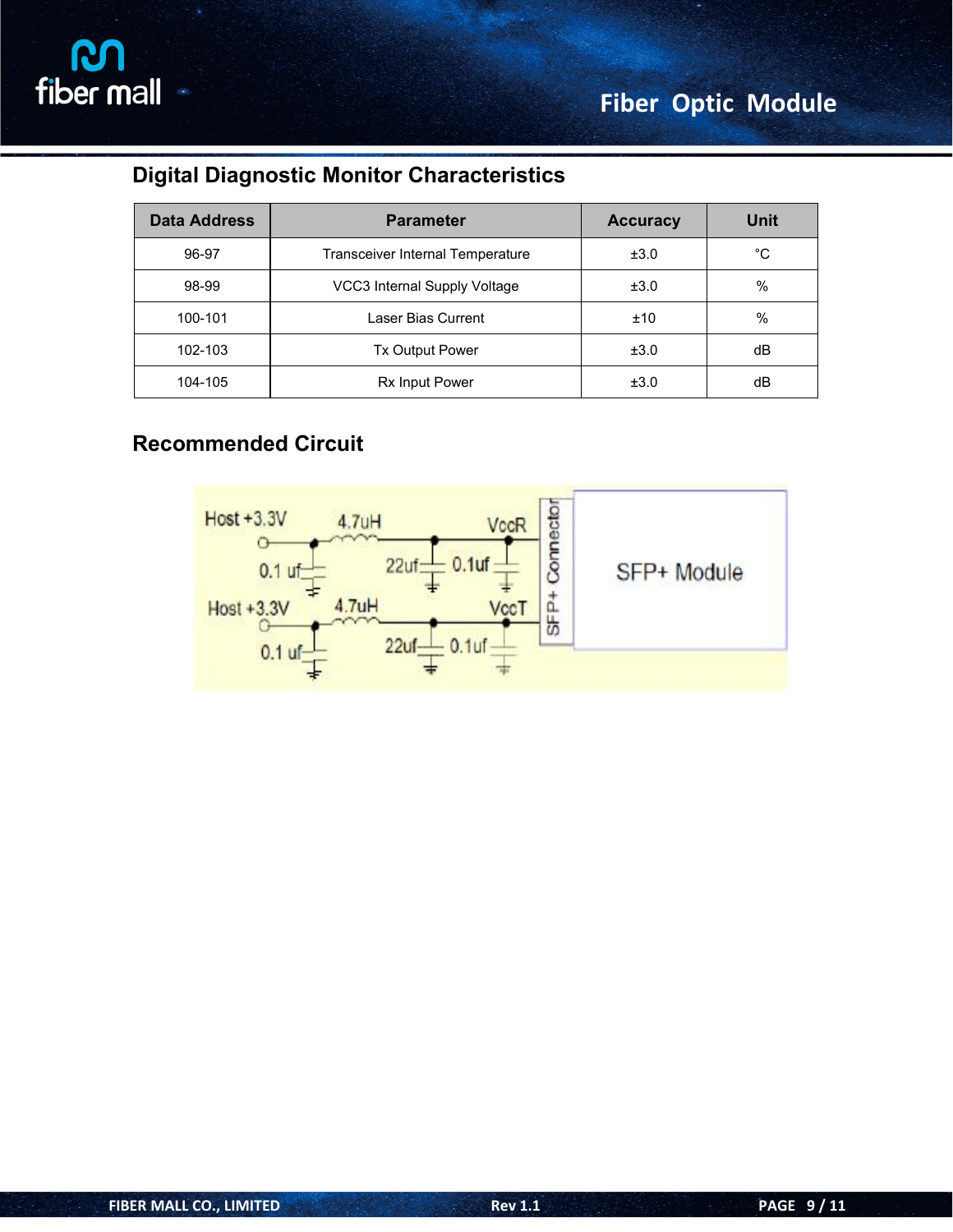

### **Recommended Host Board Power Supply Circuit**



**Recommended High-speed Interface Circuit**